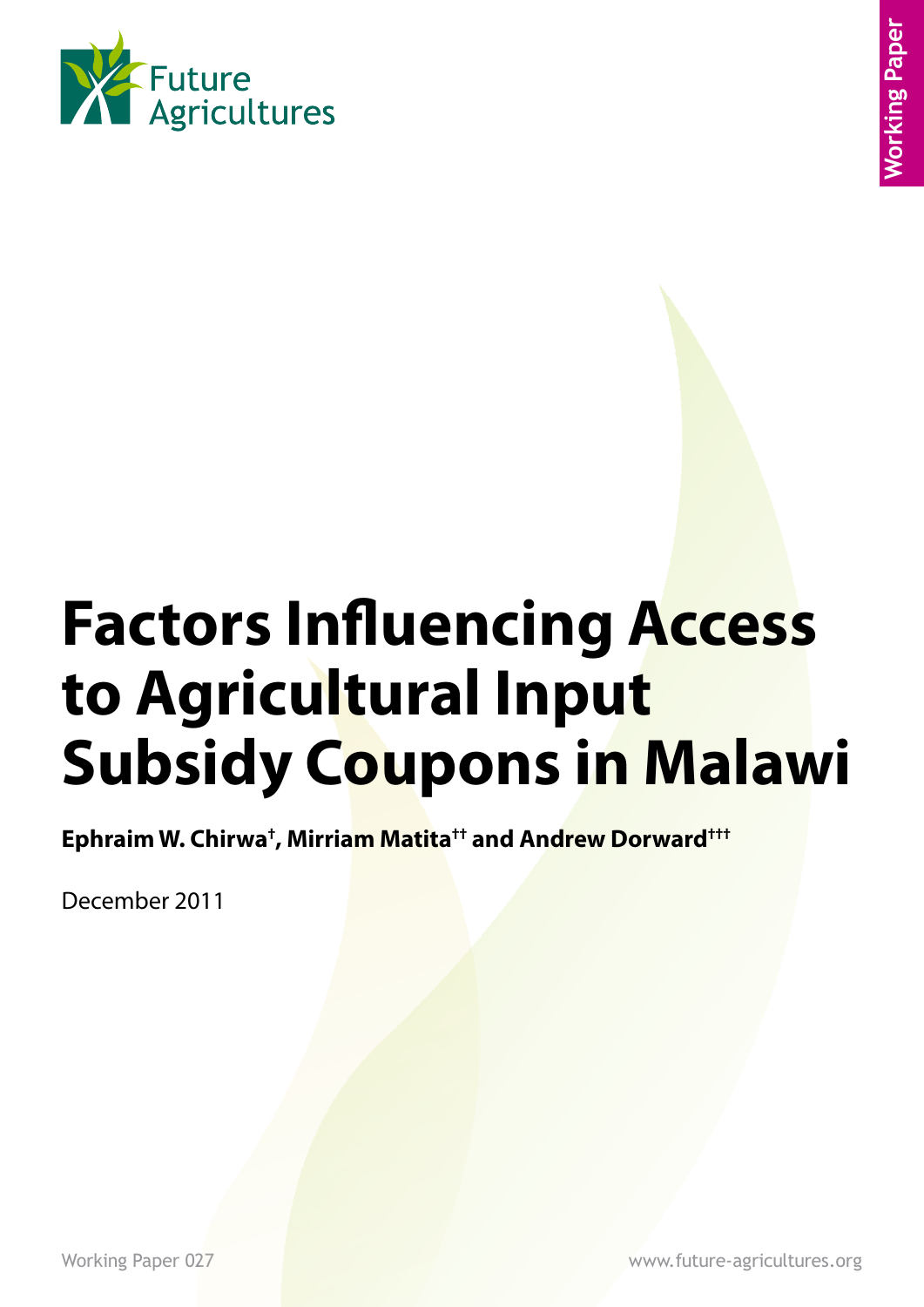# Abstract

Since the 2005/06 agricultural season, the government of Malawi has been implementing a targeted agricultural input subsidy programme through the provision of fertilizers and maize seeds to smallholder farmers at subsidized prices. This paper analyses the factors that influence access to agricultural input subsidies in Malawi. The results show that vulnerable households such as the poor and elderly-headed are less likely to receive fertilizer coupons and receive less of the subsidized fertilizers. Households with larger parcels of land and those who sell part of their produce (commercialized) are more likely to receive coupons and also tend to acquire more fertilizers. Use of open meetings in the allocation of coupons tends to favour the poor and the poor receive more fertilizer compared with other alternative ways of allocating coupons. We also find a positive relation between participation in other social safety nets and access to subsidized fertilizer coupons, suggesting that households with multiple access to different types of social protection programmes are not excluded from the input subsidy programme by virtue of benefiting from other social protection programmes.

## 1. Introduction

The agricultural sector in Malawi is dominated by smallholder farmers mostly engaged in subsistence farming of the main staple crop, maize. Smallholder farmers devote almost 70 percent of their land to maize cultivation, and maize availability in the country defines the food security situation of the country. Smallholder agriculture in Malawi has been characterized by low productivity, low technology and labour intensity. The low productivity in smallholder agriculture has been attributed to loss in soil fertility, low application of inorganic fertilizers and traditional low technology rain-fed farming systems. Most of the smallholder farmers are resource-poor and cannot afford to purchase fertilizers at prevailing market prices. It is estimated that 52 percent of the population in Malawi lives below the poverty line, with rural poverty estimated at 55.9 percent (GOM and World Bank 2007). Prices of fertilizers have increased dramatically in recent years (Dorward et al. 2010), and this has created difficulties for rural farmers to acquire fertilizers at prevailing market prices. Smallholder fertilizer consumption in Malawi is low at about 34 kilograms per hectare compared to more than 150 kilograms in the estate sector (GOM and World Bank 2007).

In order to address some of the problems in agriculture and to raise the incomes of the resource poor, the Malawi Agricultural Input Subsidy Programme (MAISP) was first implemented in the 2005/06 agricultural season following a poor harvest season and a high maize import bill to augment domestic supply in 2004/05 agricultural season. In 2008/09, the MAISP was in its fourth year of implementation, with changes in the scale, scope and ways of implementation. The MAISP is largely financed by the government, with donor support being in form of overall budgetary support. The MAISP is designed as a targeted input subsidy programme, targeting smallholder farmers with land but who cannot afford to purchase inputs at market rates. The target is 2.8 million farming households identified by the Ministry of Agriculture and Food Security, out of an estimated 3.4 farming households. The size of the MAISP has increased from 132,000 tonnes in 2005/06 to 216,000 tonnes in 2007/08. This has also meant that the cost of the subsidy has escalated from MK5.1 billion (2.1 percent of GDP) in 2005/6 to MK16.3 billion (3.4 percent of GDP) in 2007/08 and to MK31 billion (5.5 percent of GDP) in 2008/09 (Dorward et al. 2010). The fertilizer subsidy per farmer increased from 64 percent to 79 percent of the commercial price in 2005/06 and 2007/08, respectively.

Due to the high poverty rate among the rural population, agricultural input subsidies apart from being an instrument of promoting agricultural growth can also be seen as a social protection instrument of ensuring access to inputs, and access and availability of food to vulnerable groups. Dorward et al. (2006) discuss the various strategic ways in which agriculture, agricultural policies and social protection programmes address the problems of vulnerable groups. Four strategic pathways are identified: social protection from agriculture and agricultural growth (such as service delivery, input subsidies and market intervention); social protection for agriculture (insurance, public works through created assets, inputs for work); social protection through agriculture (targeted inputs programmes); and social protection independent of agriculture (conditional or unconditional cash transfers, food aid). One direct way in which input subsidies can provide social protection to the poor is by targeting the poor or by implementing very high subsidies to ensure that the poor are able to access such inputs (Dorward et al. 2006). The input subsidy programme as a productivity enhancing intervention can also provide social protection to the poor and vulnerable households.

This paper investigates factors that determine household access to subsidized fertilizer coupons and how access to subsidy coupons complement other social protection programmes that focus on resource poor farmers. We test the hypothesis that the fertilizer subsidy programme targets the poor and vulnerable households, and hence that the programme offers direct social protection to such households. The paper is organized into five sections. The next section focuses on a brief overview of the design of the agricultural input subsidy programme focussing primarily on targeting and implementation experiences. Section 3 outlines the econometric model of determinants of access, definition of variables and the data used for the analysis. Section 4 presents the results of the econometric analysis and discussion of the results. Finally, section 5 presents concluding remarks.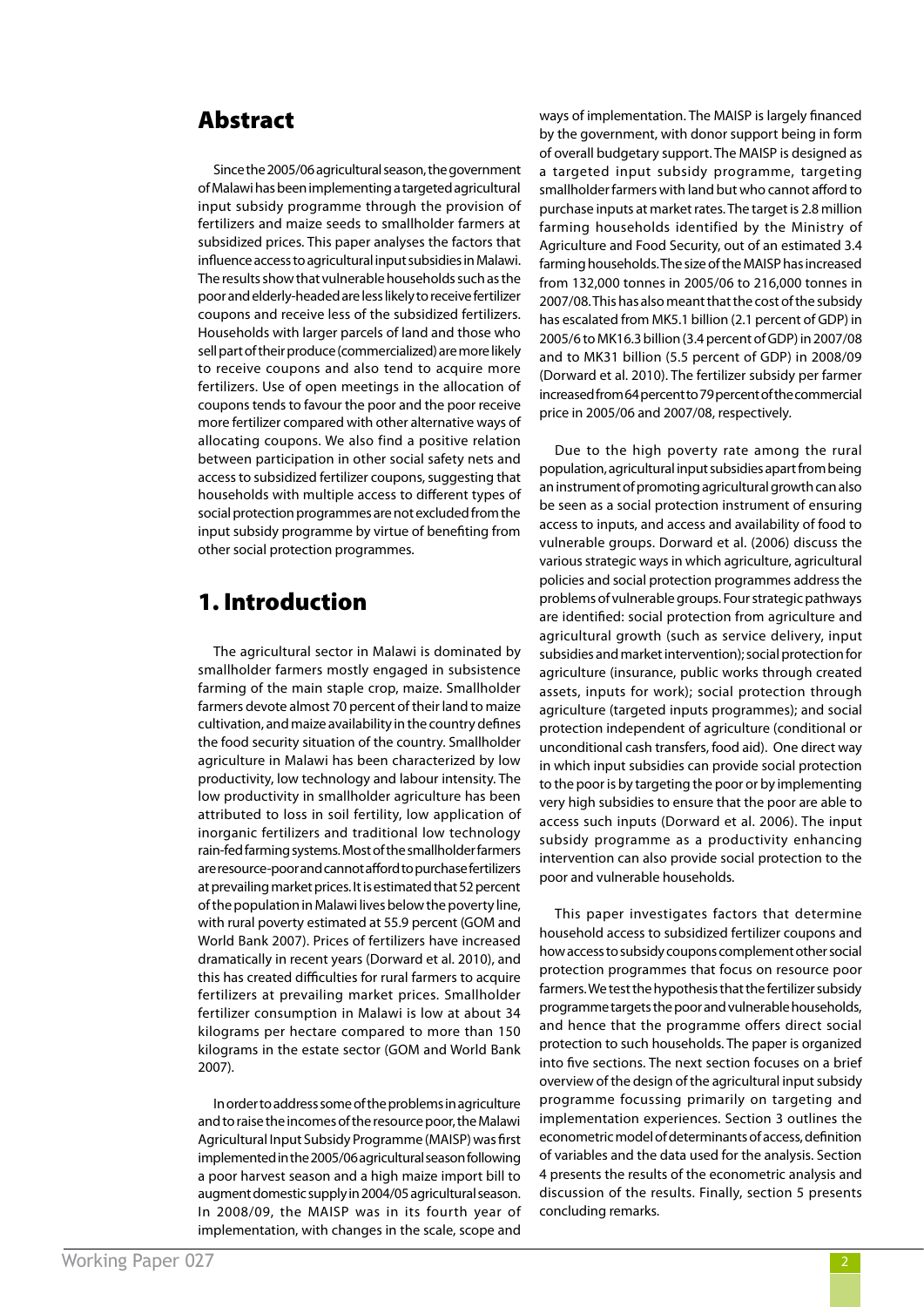# 2. Coupon Allocation and Targeting in the Malawi Agricultural Input Subsidy2

 The agricultural input subsidy programme aims at promoting access and use of fertilizers among smallholder farmers in order to increase agricultural productivity and food security. According to GOM (2008b) the main objective of the agricultural input subsidy programme is to achieve household food self-sufficiency and increased income through increased food and cash crop production. In order to achieve these objectives, the target was defined as resource-poor Malawians who own a piece of land and are resident in the village, with special consideration to guardians looking after physically challenged persons and vulnerable groups such as childheaded, female-headed or orphan-headed households and households affected by HIV and AIDS (GOM 2008b). Although Dorward et al. (2010) note that the targeting criteria have explicitly placed more emphasis on vulnerable groups, in practice, there are difficulties in the application of these criteria, particularly due to the fact that the targeting criteria remained wide and that the criteria fitted large numbers of households against the available number of coupons allocated for the area.

 The agricultural subsidy programme mainly focuses on the subsidization of maize fertilizers and improved maize seeds. However, the scope of coverage of crops under the subsidy programme had varied over time, and in addition to maize included tobacco, tea and coffee fertilizers, legume seeds, cotton seeds and chemicals and maize storage chemicals. The subsidy comes in various packages. Table 1 shows the various packages that have been used in various agricultural seasons by type of crops. A beneficiary household was entitled to either a maize package of fertilizers and seeds, a tobacco package of fertilizers, or a cotton package of chemicals and seeds. In addition, beneficiaries were also entitled to a flexible coupon to enable them purchase legume seeds, maize storage chemicals as well as improved maize seeds. In the 2008/09 season, due to substantial increases in the prices of fertilizers, the fertilizer subsidy also covered smallholder tea and coffee farmers<sup>3</sup>. Tobacco, tea and coffee are the main commercial and export crops in Malawi and there are arguments in favour of and against subsidizing cash crops. For example, those that argue in favour of subsidization of cash crops on one hand contend that subsidization allows greater commercialisation of smallholder farming, and increased incomes from these cash crops can be used to purchase food, particularly when the income increases are widespread among food insecure households. However, most smallholder farmers engaged in cash crops tend to be food secure and the benefits to vulnerable groups of such a policy are limited. On the other hand, those who argue against subsidization of cash crops note that subsidization of cash crops has the most displacement effects and resources therefore may not lead to incremental production necessary to maintain low food prices affordable to vulnerable people (SOAS et al. 2008).

 The agricultural input subsidy as a targeted programme has a fixed number of vouchers that have to be distributed to smallholder farmers across the country. In the 2008/09 season, the subsidy was expected to benefit 1.5 million farmers for maize fertilizers, 0.2 million farmers for tobacco fertilizers, 1.9 million farmers for the maize seed subsidy, 0.435 million farmers for the flexible seed subsidy and 0.2 million farmers for cotton seed and chemicals. The total number of farming households was estimated at 3.2 million (GOM 2008a). In the 2008/09 season, there were three stages involved the targeting process: updating a register of all farm households, allocation of coupons to districts and within districts and local (village) processes of selecting beneficiaries.

 First, the registration of farmers started in the 2007/08 season and this register was updated in the 2008/09 season between May and August 2008. The register

| Table 1 Malawi Agricultural Subsidy Packages 2005/06 - 2008/09                                                                                                                                                                 |                                                                                                                      |                                                                     |                                                                                                               |  |  |  |  |
|--------------------------------------------------------------------------------------------------------------------------------------------------------------------------------------------------------------------------------|----------------------------------------------------------------------------------------------------------------------|---------------------------------------------------------------------|---------------------------------------------------------------------------------------------------------------|--|--|--|--|
| <b>Inputs/Crop</b>                                                                                                                                                                                                             | <b>Maize</b>                                                                                                         | <b>Tobacco</b>                                                      | Cotton                                                                                                        |  |  |  |  |
| Fertilizer                                                                                                                                                                                                                     | • 1 bag of 50 kilograms of NPK<br>• 1 bag of 50 kilograms of<br><b>UREA</b>                                          | • 1 bag 50 kilogram of CAN<br>• 1 bag 50 kilogram of D.<br>Compound |                                                                                                               |  |  |  |  |
| Seeds                                                                                                                                                                                                                          | • 4.5 kilograms of open polli-<br>nated varieties (OPV) maize<br>seed<br>$\cdot$ 2 kilograms of hybrid seed $\alpha$ |                                                                     | • 5 kilograms of acid delinted<br>and treated cotton seed b                                                   |  |  |  |  |
| <b>Chemicals</b>                                                                                                                                                                                                               |                                                                                                                      |                                                                     | •1 bottle of 50 millilitres of aphi-<br>cide <sup>b</sup><br>• 2 bottles of 200 millilitres of<br>larvicide b |  |  |  |  |
| • Bean seed (2 kg) $\frac{b}{r}$ , groundnuts seed (2 kg) $\frac{b}{r}$ , soybean seeds (2-3 kg) $\frac{b}{r}$ and pigeon peas seed (2<br>Other seeds<br>kg) b, 200 grams bottle of maize storage pesticide .<br>and chemicals |                                                                                                                      |                                                                     |                                                                                                               |  |  |  |  |
| Notes: a since 2006/07 season, b since 2007/08 season, c since 2008/09 season                                                                                                                                                  |                                                                                                                      |                                                                     |                                                                                                               |  |  |  |  |
| <b>Source: GOM (2008a; 2008b)</b>                                                                                                                                                                                              |                                                                                                                      |                                                                     |                                                                                                               |  |  |  |  |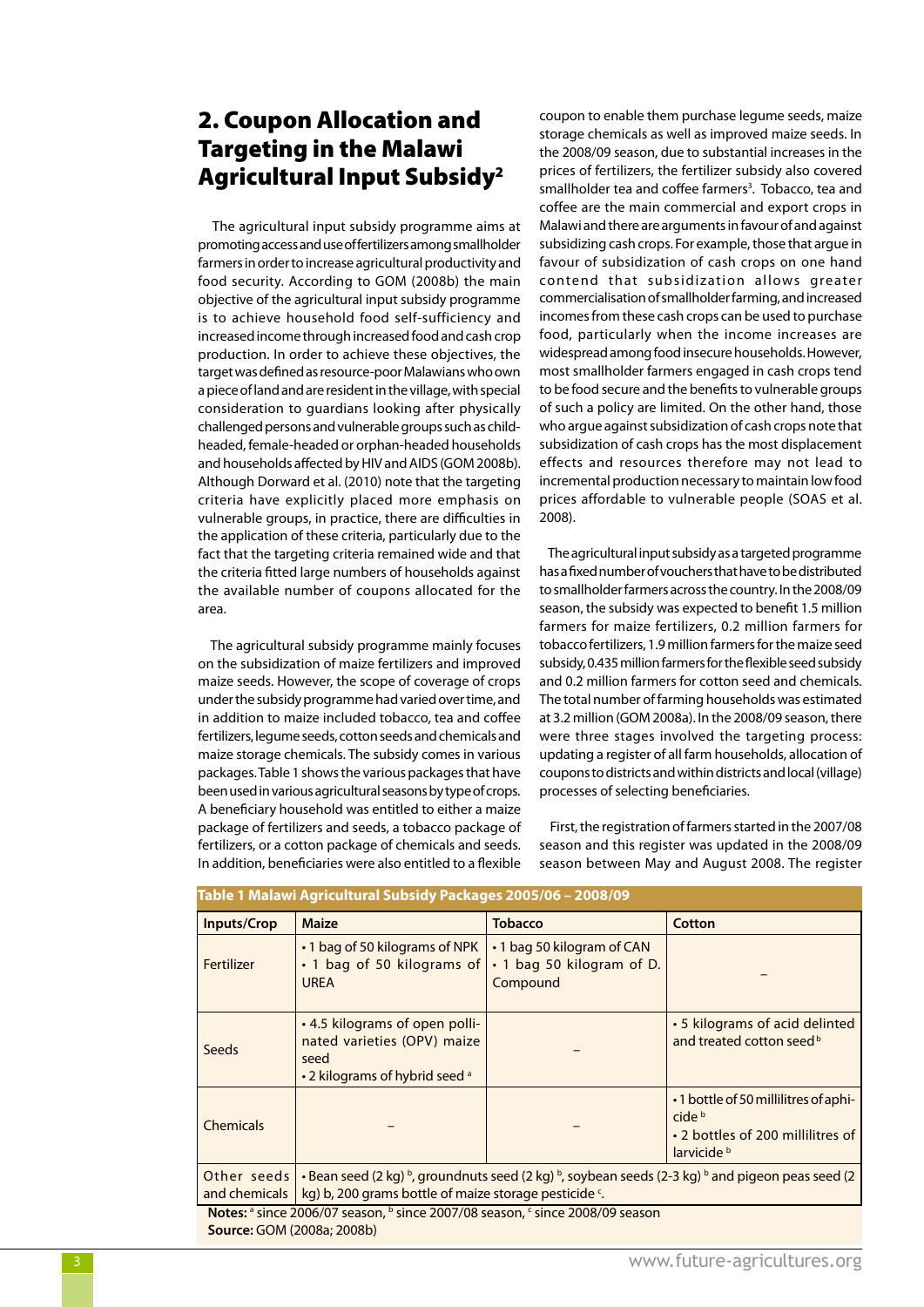formed the basis of allocation of coupons to the districts and within the villages. Secondly, the allocation to districts and within the district is based on maize areas cultivated and number of farm households. Prior to 2007/08 season, there was no registration of farm families and local leaders identified households that benefited from the subsidy programme and the allocation to districts was based on crop (maize) areas under cultivation. Thirdly, the processes of identification of households have changed over time. In 2005/06 through to 2007/08, local leaders and local level Village Development Committees (VDC) were responsible for identifying beneficiaries, but agricultural staff managed the distribution of coupons in 2007/08 season. In 2008/09 season, an open system of identification of beneficiaries (community-based targeting) using the farming households register was introduced in allocation and distribution of coupons while the disbursement of coupons were led by the Ministry of Agriculture staff. There was greater involvement of other stakeholders in the facilitation of these processes including Ministry of Agriculture staff, religious leaders, VDC members, local government, police and civil society representatives.

 Table 2 shows the extent to which open meetings were used in coupon allocation and distribution in the 2008/09

| <b>Table 2. Extent of Use of Open Meeting in</b><br><b>Allocation and Distribution of Fertilizer</b><br><b>Subsidy 2008/09</b> |                                    |                               |  |  |  |
|--------------------------------------------------------------------------------------------------------------------------------|------------------------------------|-------------------------------|--|--|--|
| <b>Region</b>                                                                                                                  | <b>Allocation (%</b><br>of sample) | Distribution (%<br>of sample) |  |  |  |
| <b>North</b>                                                                                                                   | 88                                 | 99                            |  |  |  |
| Central                                                                                                                        | 71                                 | 97                            |  |  |  |
| South                                                                                                                          | 88                                 | 95                            |  |  |  |
| <b>Total</b>                                                                                                                   | 81                                 | 97                            |  |  |  |
| Source: Dorward et al. (2010)                                                                                                  |                                    |                               |  |  |  |

agricultural season across regions. It is evident that the open meeting system was used widely in both the allocation and distribution of fertilizer subsidy coupons. About 81 percent and 96 percent of the households in the sample confirmed that open meetings in allocation and distribution of fertilizer subsidy coupons were held in their communities. The processes were therefore more open, particularly the distribution of fertilizer coupons. Dorward et al. (2010) note that due to the large number of eligible households relative to the number of coupons allocated to the villages, there was an informal system of re-distribution of coupons within the villages after the open meeting, with about 43 percent of the sample confirming that re-distribution took place in the villages.

Targeting is one of the critical elements of the effectiveness of the subsidy and in achieving efficiency in resource use. In an economy where the private marketing system in input markets is functioning, it is important to ensure that the subsidy does not displace commercial sales of fertilizers. In other words, the subsidized fertilizers should be targeted at households that could not have bought fertilizers at the prevailing market prices. Hence, the efficiency of a targeted programme depends on the extent to which errors of inclusion and exclusion can be minimized in the selection of beneficiaries.

 According to Coady et al. (2002) errors of inclusion (leakage) occur when the non-poor or unintended households are included in the programme while errors of exclusion (undercoverage) occur when the poor or intended households are not included in the programme<sup>4</sup>. The problems of targeting social programmes are welldocumented in the literature and include lack of information, high costs of acquiring information, and social stigma. The literature describes a number of alternative targeting methods in social programmes including using individual/household assessments based on socio-economic data, categorical targeting, selfselection and community-based targeting. These different methods have their own advantages and shortcomings (Morley and Coady 2003). Although more recently community-based targeting has been advocated as a participatory approach to identification of beneficiaries, as Morley and Coady (2003) note there is

| Table 3 Mean Attributes of Households by Number of Fertilizer Subsidy Coupons Received, 2008/9 |            |              |                       |        |                                                                                                                           |
|------------------------------------------------------------------------------------------------|------------|--------------|-----------------------|--------|---------------------------------------------------------------------------------------------------------------------------|
| Fertiliser Coupon numbers per hh                                                               |            |              |                       | Sig.   |                                                                                                                           |
| Zero                                                                                           | $0.5$ to 1 | $1.5$ to $2$ | <b>More</b><br>than 2 | All    |                                                                                                                           |
| 26%                                                                                            | 31%        | 24%          | 17%                   | 27%    | $\ast$                                                                                                                    |
| 1.16                                                                                           | 1.09       | 1.48         | 2.17                  | 1.27   | $***$                                                                                                                     |
| 19,621                                                                                         | 15,630     | 20,340       | 28,111                | 18,702 |                                                                                                                           |
| 18,689                                                                                         | 22,947     | 41,807       | 58,946                | 28,699 | $\ast$                                                                                                                    |
| 38,150                                                                                         | 38,098     | 61,590       | 87,058                | 47,025 | $\ast$                                                                                                                    |
| 1.5                                                                                            | 1.5        | 1.6          | 1.7                   | 1.5    | $\ast$                                                                                                                    |
| 2.3                                                                                            | 2.2        | 2.5          | 2.8                   | 2.3    | $***$                                                                                                                     |
| 7.2                                                                                            | 7.1        | 7.9          | 8.6                   | 7.4    | $\ast$                                                                                                                    |
|                                                                                                |            |              |                       |        | Source: Dorward et al. (2010) Notes: $*=$ one or more differences significant at $p=0.05$ , $**=$ one or more differences |

significant at 0.01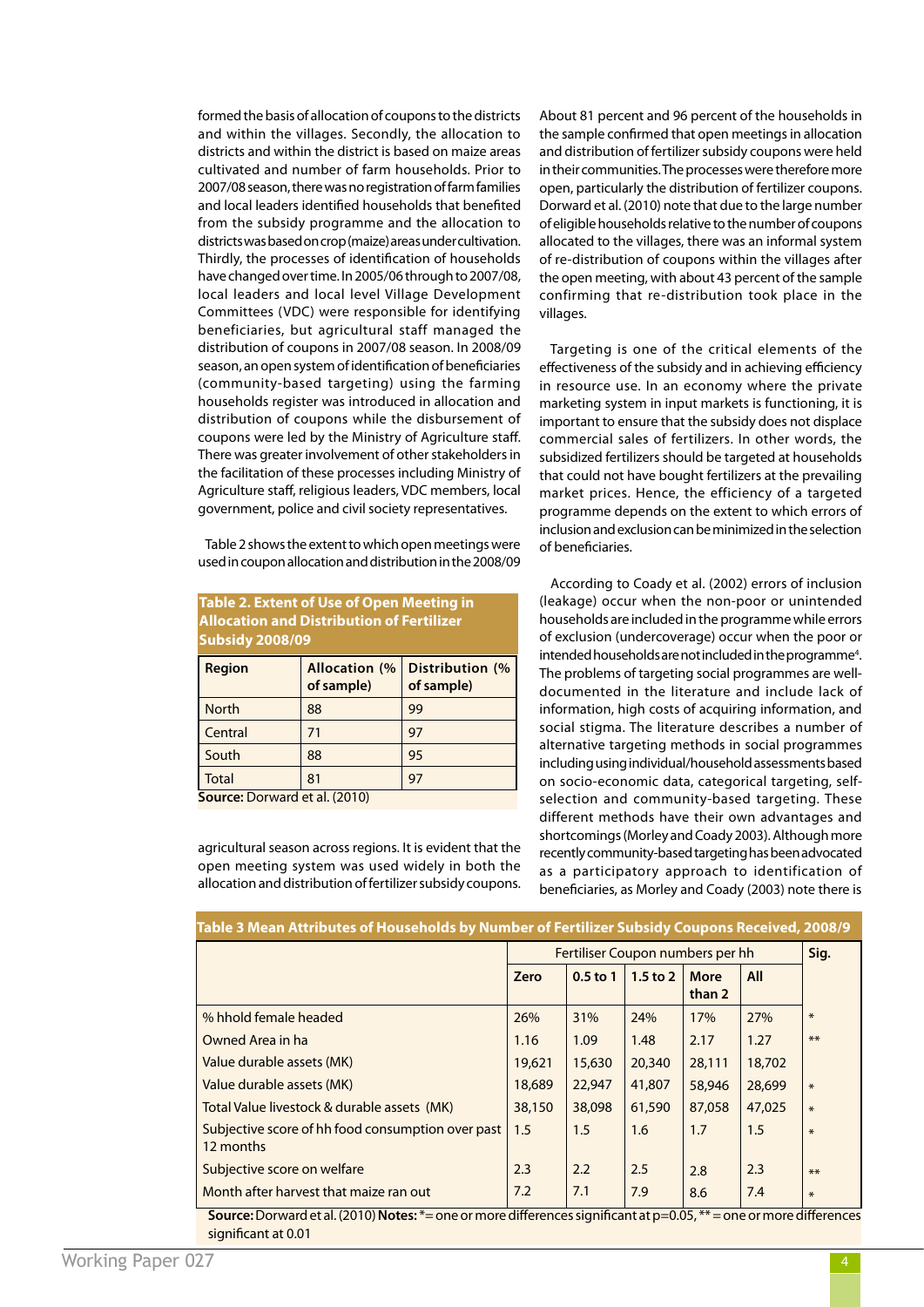a danger of elite capture and variable interpretation of the programme beneficiary identification criteria. Dorward et al. (2010) and Chinsinga (2009), in the context of the input subsidy programme, note that the criteria for beneficiary identification remain wide and subject to different interpretations and communities tend to emphasise different vulnerable groups. Similarly, the 20-40 percent displacements of commercial fertilizer in the 2006/07 programme also suggest that households that could afford fertilizers at prevailing market prices were erroneously included in the programme (SOAS et al 2008).

 Table 3 shows the characteristics of rural households by the number of coupons for subsidized fertilizer. Although since 2006/7, targeting criteria have placed more explicit emphasis on the provision of coupons to more vulnerable households, the evidence point to the fact that the poor and vulnerable groups are generally marginalized. The number of coupons received per household increases with land size, wealth (represented by value of assets and livestock), welfare and food security. The proportion of female-headed households decreases with the number of coupons received per household.

 The difficulties in targeting vulnerable households arise from applying the prescribed targeting criteria. Dorward et al. (2010) note that fundamental difficulties in targeting therefore arise because of ambiguities, tensions and contradictions among different targeting criteria, related to difficulties in clearly establishing measures for applying these criteria, both of these being related to large numbers of households apparently deserving of coupons relative to the number of coupons available. As a result there are many variations in the characteristics of beneficiaries of fertilizer subsidy coupons, and the better off households tend to dominate the vulnerable households.

# 3. Econometric Model and Data

#### **3.1 Model Specification and Data**

Our econometric specification of the determinants of access to subsidized fertilizers uses two definitions of access. The first is receipt of fertilizer<sup>5</sup> coupons whether the household uses it or not to purchase subsidized fertilizers. SOAS et al (2008) estimated a similar model, however, their model focuses on access to subsidized fertilizers – those households that actually used their coupon allocations to purchase fertilizers. The second definition incorporates use of the coupons and measures access in terms of the amount of subsidized fertilizers acquired by the household (SOAS et al. 2008). We test the alternative definitions of access using the following empirical model: 6

$$
4SF_i = \alpha + \beta HC + \gamma FC + \kappa POV + \tau X + \varepsilon_i \tag{1}
$$

 where for household *i*, *ASF* is access to or acquisition of subsidized fertilizers, *HC* is a vector of household characteristics including household composition and assets, *FC* is a vector of farming characteristics such as land sizes and commercial farming, *POV* is a vector of poverty and vulnerability variables, *X* is a vector of other control variables and *ε* is the error term. Access to subsidized fertilizer coupons is specified as a dichotomous variable representing receipt of fertilizer coupons, equation (1) is estimated using the probit model. Alternatively, where we use quantity of subsidized fertilizers acquired we estimate equation (1) using a tobit model.

We use data from the 2007/08 and 2008/09 evaluation of the MAISP collected from rural households drawn from all livelihood zones in the country, covering 14 of the 29 districts. The data contains information from 1,982 households. Most of the households are drawn from a panel of households sampled in the 2004/05 Integrated Household Survey, with the rest being replacement households. Although the agricultural input subsidy programme also covers maize and legume seeds and cotton chemicals, the analysis focuses on the fertilizer subsidy which is the largest component of the programme. The data captured information for both 2007/08 and 2008/09 seasons, and we explain access to 2008/09 subsidized fertilizers using 2007/08 characteristics representing an environment prior to the receipt of the subsidy in the reference agricultural season.

#### **3.2 Definition of Variables**

 The dependent variables in the model are access to fertilizer coupons and quantity of subsidized fertilizers acquired by the household. Access to fertilizer coupons is defined as a dummy variable equal to 1 if at least one member of the household received a fertilizer voucher or coupon in the 2008/09 agricultural season. The quantity of subsidized fertilizers is the total amount of fertilizers in kilograms the household obtained using fertilizer coupons in the 2008/09 agricultural season. The acquisition of subsidized fertilizers using coupons implies use of the coupon to purchase fertilizers, although the farmer may not use all of the fertilizers in a particular season.

We group the explanatory variables into household characteristics, farmer characteristics, poverty and vulnerability variables and other control variables. The household characteristics in our model include age of household head, sex of household head, elderly headed households, household size, number of economically active members of the household and value of durable assets. The age of the household head is measured as number of years while the sex of the household head is represented by a dummy variable equal to 1 if the household head is male, otherwise equal to zero. Our hypothesis is that since female-headed households are singled out as one of the vulnerable groups in the criteria for targeting, we expect that female-headed households are more likely to access subsidized fertilizers. We also include elderly-headed households as one of the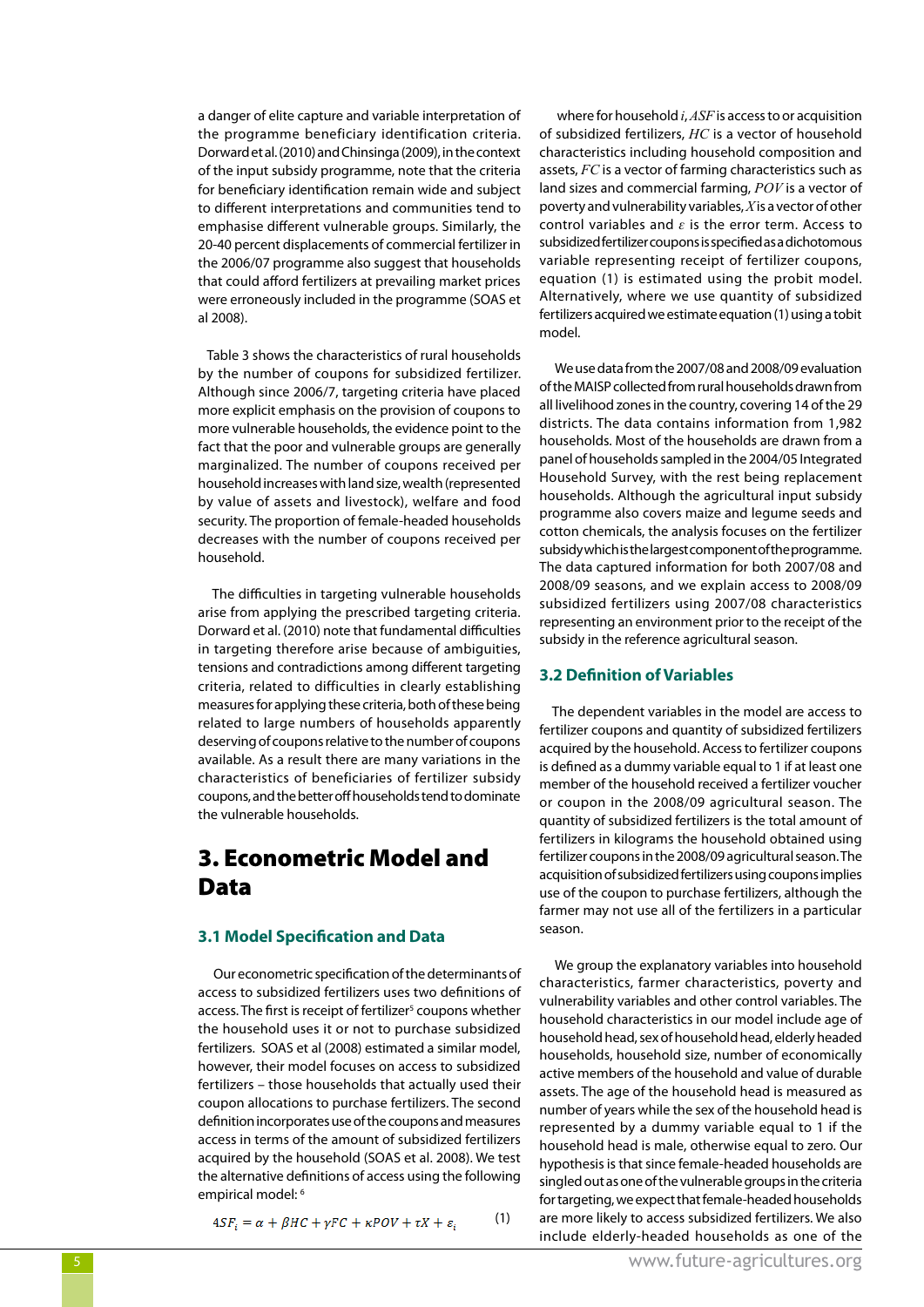vulnerable groups; defined as a dummy variable equal to 1 if the household head is above 65 years of age. Household size in terms of number of adult equivalents or the number of economically active members is included in the model to capture the effects of availability of family labour, which is important for agricultural activities in rural Malawi. The value of durable assets in 2008/09, measured in US dollars, represents the resource base, hence the wealth of the household. Since this indicates affordability, our expectation is that wealthier households are likely to redeem their fertilizer coupons, and are likely to be given priority on account of likely utilization of the subsidy. However, being resource-poor, low values of assets is the main criterion for identification of households and we therefore expect a negative relationship between wealth and access to subsidized fertilizers.

Farm characteristics variables include cultivated land in the 2008/09 season, cultivation of burley tobacco, selling maize in 2008/09 season, selling agricultural produce and acquisition of commercial fertilizers in 2007/08 season. Land cultivated in 2008/09 agricultural season is measured in hectares. Ownership of land is one of the main criteria for allocation of subsidy coupons in combination with resource constraints. Our expectation is that households with more land are more likely to have access to coupons compared to households with no land or small land sizes. Since 2005/06 season until the 2008/09 season, the fertilizer subsidy has also been covering smallholder burley tobacco growers. Ideally, cultivation of a cash crop should enable farmers to procure commercial fertilizers for both cash and food crop production, and access to subsidized fertilizers may potentially crowd-out commercial fertilizer sales. SOAS et al. (2008) find that displacement of commercial sales of fertilizers tends to be higher among tobacco farmers than among maize farmers. Marketing of maize by the household in 2008/09 is captured by a dummy equal to 1 if the household sold some maize. Households that sell maize are potentially net maize sellers and therefore food secure. We also test the role of commercial orientation of farmers, represented by participation in produce markets defined as a dummy variable equal to 1 if the household sold any agricultural output in 2008/09 season. Farmers that can afford purchase of fertilizers at prevailing market prices are unlikely to access subsidized fertilizers. To capture this aspect we include the quantity of commercial fertilizers acquired by the household in the previous season (2007/08). The higher the quantity of commercial fertilizer purchased the less resourceconstrained the farmer and the more likely to be excluded in the allocation of the subsidy.

More recently, the targeting guidelines have emphasized recognition of vulnerable households. In this regard, our specification includes a vector of poverty and vulnerability variables which include self-assessed poverty status in the previous season, food consumption adequacy following the previous season's harvest, and participation in social safety net programmes. The first indicator of poverty and vulnerability is the own assessment of poverty in 2007/08 prior to receipt of fertilizer coupons. This is represented by a dummy variable equal to 1 if the household classified itself as poor in 2007.<sup>7</sup> It is expected that those households that reveal that they are poor are more likely to have access to subsidized inputs. The second indicator of vulnerability is the food security situation of the households. We represent this using a dummy variable equal to 1 if the household revealed that it had adequate or more than adequate food consumption in the past year of the survey (hence following the 2007/08 harvest). Since the programme objective is to achieve self-sufficiency in food, ceteris paribus, food insecure households are expected to have access to subsidized fertilizers. Participation in other social safety nets rather than input subsidies should also indicate vulnerability of households. Participation in other social safety net programmes is represented by a dummy variable equal to 1 if any member of the household participated in other social safety net programmes, otherwise equal to zero.<sup>8</sup> Alternatively, we include participation in public works programmes in which a dummy equal to 1 represents participation in public works programmes. Participation in other social safety nets may also be a potential factor in exclusion of vulnerable groups as the communities or implementers may feel that such households are already benefiting from social assistance.

We also introduce control variables in the model which include household's participation in the labour market, ownership of a business enterprise, receipt of remittances, receipt of subsidy coupons in the previous season (2007/08), coupon allocation system and regional dummies. Employment, business enterprise and remittances are indicators of household affordability of commercial fertilizers or ability to redeem vouchers. Participation in the labour market is represented by a dummy which is equal to 1 if any member of the household received income from salaried or *ganyu*  employment in the previous season. Households that operate business enterprise, represented by a dummy equal to 1 if any member of the household operated a business enterprise in the 2007/08 season, are more likely to afford fertilizers at market prices. Similarly, receipt of remittances, represented by a dummy equal to 1, improves household ability to purchase commercial fertilizers. We include a dummy variable equal to 1 if the household received subsidy coupons in the previous agricultural season, 2007/08. Since 2007/08, the government introduced the system of registering farm households and an open forum for identification of beneficiaries and allocation of coupons to improve transparency and accountability. Previously, local politicians, traditional leaders and village committees were responsible for allocating coupons; a process which many farmers claimed was characterized by biases and favouritism (SOAS et al. 2008). The effect of the method of coupon allocation is captured by a dummy variable equal to 1 if poor households revealed that an open system of allocating coupons was used in their community. We expect that a more open and transparent system of coupon allocation is likely to favour the poor, hence a positive relationship between access and open forum and poverty.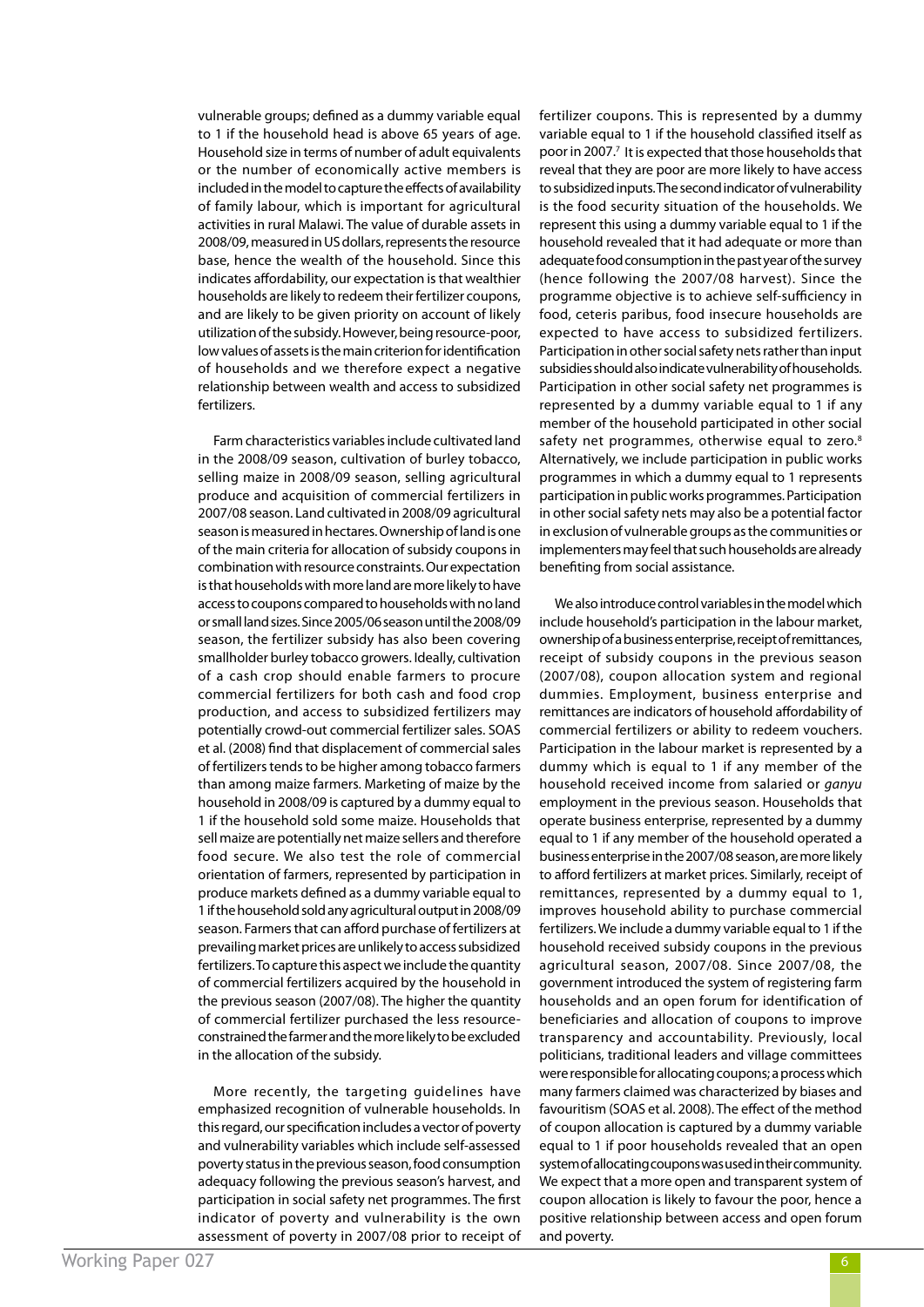## 4. Results and Discussions

## **4.1 Descriptive Statistics**

Table 4 presents descriptive statistics of the variables used in the econometric analysis. The data show that about 70 percent of the sample households received a subsidized fertilizer coupon in the 2008/09 agricultural season. On average, households procured 53.6 kilograms of subsidized fertilizers using the voucher. The sample is also dominated by male-headed households accounting for 74 percent. We also note that about 16 percent of households are headed by the elderly. The sample is mainly rural and most of the households belong to the smallholder category as manifested by ownership of 1 hectare of land under cultivation in the 2008/09 agricultural season. Only 16 percent of households cultivated tobacco and only 33 percent were engaged in crop marketing following the 2008/09 harvest. The fertilizer subsidy focuses on maize that is produced to meet subsistence needs – the low proportion of households that engage in the sale of maize, only 10 percent, reflect the subsistence nature of maize. In 2007/08 season, only 28 percent of households purchased fertilizers at prevailing market prices, but this increased to 40 percent in the 2008/09 season. The prices of fertilizers in early 2007 increased substantially at the international market and consequently raised the domestic price of fertilizers in the 2007/08 agricultural season. Prices of fertilizers fell prior to the 2008/09 agricultural season, and it is not therefore surprising that there has been a 12 percent increase in the proportion of rural farmers that acquired commercial fertilizers. On average households purchased 43 kilograms of commercial fertilizers in 2007/08, but the amount of commercial fertilizer purchased in 2008/09 season only increased to 48 kilograms.

Most of the households ranked themselves as poor (87 percent) the 2007/08, but the proportion decreased to only 83 percent in the 2008/09 season. The selfassessment of poverty may be biased downwards given households' knowledge about the criteria for accessing the subsidy. However, using some indicator of food security, about 46 percent of households had adequate or more than adequate food consumption following the 2007/08 harvest, which implies that food poverty was about 54 percent. Only 15 percent of the households had access to social safety nets in 2007/08 (this increased to 17 percent in 2008/09). In 2007/08, 59 percent of the households had access to fertilizer coupons. We also note that a significant proportion of households participated in the labour market, operated a business enterprise and/

| <u>iapic – Descriptive statistics</u>                       |             |           |            |            |
|-------------------------------------------------------------|-------------|-----------|------------|------------|
| <b>Variables</b>                                            | <b>Mean</b> | <b>SD</b> | <b>Min</b> | <b>Max</b> |
| Access to fertilizer coupons in 2008/9 (0/1)                | 0.699       | 0.459     | 0.00       | 1.00       |
| Quantity of subsidized fertilizers acquired 2008/9 (KG)     | 53.589      | 49.910    | 0.00       | 600.0      |
| Age of household head (years)                               | 47.133      | 16.063    | 18.00      | 99.00      |
| Male headed household (0/1)                                 | 0.736       | 0.441     | 0.00       | 1.00       |
| Elderly headed household (0/1)                              | 0.155       | 0.362     | 0.00       | 1.00       |
| Household size (adult equivalents)                          | 4.714       | 2.109     | 0.00       | 16.98      |
| Value of assets in US dollars in 2008/9                     | 165.22      | 632.76    | 0.00       | 18064      |
| Cultivated land in hectares in 2008/9                       | 0.978       | 0.722     | 0.00       | 6.88       |
| Tobacco cultivation in 2008/9 (0/1)                         | 0.156       | 0.363     | 0.00       | 1.00       |
| Crop marketing in 2008/9 (0/1)                              | 0.330       | 0.471     | 0.00       | 1.00       |
| Maize marketing in 2008/9 (0/1)                             | 0.101       | 0.302     | 0.00       | 1.00       |
| Quantity of commercial fertilizers bought in 2007/8<br>(KG) | 43.02       | 230.43    | 0.00       | 6700       |
| Own poverty assessment as poor in 2007/8 (0/1)              | 0.865       | 0.342     | 0.00       | 1.00       |
| Adequate food consumption in 2008/9 (0/1)                   | 0.462       | 0.499     | 0.00       | 1.00       |
| Business enterprise in 2007/8 (0/1)                         | 0.395       | 0.489     | 0.00       | 1.00       |
| Labour market participation in 2007/8 (0/1)                 | 0.497       | 0.500     | 0.00       | 1.00       |
| Remittance receipts in 2007/8                               | 0.392       | 0.488     | 0.00       | 1.00       |
| Access to social safety nets in 2007/8 (0/1)                | 0.147       | 0.354     | 0.00       | 1.00       |
| Access to fertilizer coupons in 2007/8 (0/1)                | 0.593       | 0.491     | 0.00       | 1.00       |
| Open forum allocations 2008/9 and poor 2007/8 (0/1)         | 0.709       | 0.454     | 0.00       | 1.00       |
| Northern region (0/1)                                       | 0.192       | 0.394     | 0.00       | 1.00       |
| Central region (0/1)                                        | 0.363       | 0.481     | 0.00       | 1.00       |
| Southern region (0/1)                                       | 0.446       | 0.497     | 0.00       | 1.00       |

**Notes:** (0/1) indicates dichotomous variable equal to 1 for the included category, otherwise equal to 0 for the base category.

## **Table 4 Descriptive Statistics**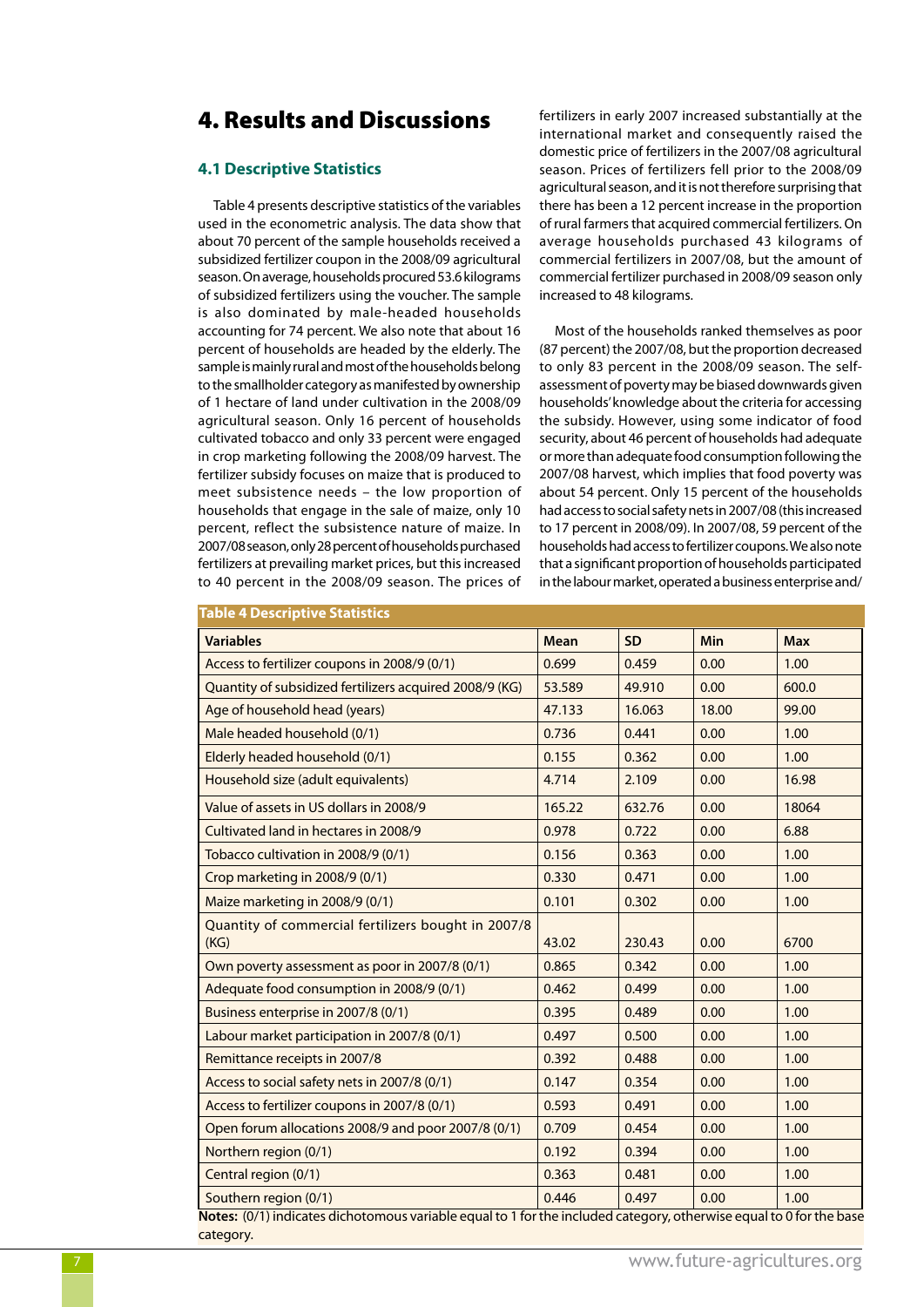or had received remittances in 2007/08, a season prior to receiving the fertilizer coupons for the 2008/09 season.

## **4.2 Econometric Results**

Table 5 presents probit regression estimates of factors that determined access to subsidized fertilizer coupons in the 2008/09 agricultural season. We report the marginal effects of these factors on the probability of receiving a fertilizer subsidy coupon. Model 1 includes dummies for cultivation of burley tobacco and marketing of maize in the 2008/09 season and excludes the dummy for general agricultural produce marketing. Model 2 excludes tobacco cultivation and maize marketing, instead includes general crop marketing. The models explain about 26–27 percent of the variations as indicated by the Pseudo  $R^2$ . The Wald  $X^2$  statistic shows that we reject the hypotheses that the marginal effects are equal to zero at the 1 percent significance level.

The household characteristics that are significant in explaining household's receipt of subsidized fertilizer coupons in both model specifications are age of household head, elderly headed households. With respect to age of household head, as the age of household heads increases such households are more likely to receive coupons and the probability of getting a coupon increases by 0.3 percent. However, households that are headed by the elderly (those above 64 years) are unlikely to receive fertilizer coupons and the probability falls by 13 percent. This is contrary to the emphasis on special vulnerable groups that has been placed recently in the targeting criteria for the subsidy programme. It may also be the case that elderly headed households are labourconstrained for farming activities and are least likely to use the coupons in farming.

All the variables representing farming characteristics are statistically significant at the 1 percent level. First, we find a positive relationship between probability of receiving a fertilizer coupon and size of land under

| Table 5 Probit Estimates for Access to Fertilizer Coupons in 2008/09 |                |                      |                |                   |  |  |  |
|----------------------------------------------------------------------|----------------|----------------------|----------------|-------------------|--|--|--|
| <b>Variables</b>                                                     | <b>Model 1</b> |                      | <b>Model 2</b> |                   |  |  |  |
|                                                                      | dF/dx          | z                    | dF/dx          | z                 |  |  |  |
| Age of household head (years)                                        | 0.0032         | 3.11 <sup>a</sup>    | 0.0027         | 2.54 <sup>b</sup> |  |  |  |
| Male headed household (0/1)*                                         | 0.0021         | 0.08                 | $-0.0032$      | $-0.13$           |  |  |  |
| Elderly headed household (0/1)*                                      | $-0.1304$      | $-2.75$ <sup>a</sup> | $-0.1226$      | $-2.44b$          |  |  |  |
| Household size (adult equivalents)                                   | $-0.0113$      | $-2.02b$             | $-0.0075$      | $-0.89$           |  |  |  |
| Value of assets in US dollars in 2008/9                              | 0.00001        | $-0.67$              | 0.00001        | $-0.88$           |  |  |  |
| Cultivated land in hectares in 2008/9                                | 0.0561         | 3.03 <sup>a</sup>    | 0.0624         | 3.36 <sup>a</sup> |  |  |  |
| Tobacco cultivation in 2008/9 (0/1)*                                 | 0.1720         | 5.29a                |                | <sup>-</sup>      |  |  |  |
| Maize marketing in 2008/9 (0/1)*                                     | 0.1126         | 3.22a                |                |                   |  |  |  |
| Crop marketing in 2008/9 (0/1)*                                      |                |                      | 0.1011         | 4.27a             |  |  |  |
| Quantity of commercial fertilizers bought in 2007/8<br>(KG)          | $-0.0002$      | $-2.50b$             | $-0.0001$      | $-2.39b$          |  |  |  |
| Own poverty assessment as poor in 2007/8 (0/1)*                      | $-0.0802$      | $-2.19b$             | $-0.0706$      | $-1.88c$          |  |  |  |
| Adequate food consumption in 2008/9 (0/1)*                           | 0.0202         | 0.91                 | 0.0221         | 0.99              |  |  |  |
| Business enterprise in 2007/8 (0/1)*                                 | 0.0051         | 0.23                 | 0.0006         | 0.03              |  |  |  |
| Labour market participation in 2007/8 (0/1)*                         | $-0.0411$      | $-1.83c$             | $-0.0490$      | $-2.17b$          |  |  |  |
| Remittance receipts in 2007/8 (0/1)*                                 | 0.0747         | 3.26 <sup>a</sup>    | 0.0741         | 3.23a             |  |  |  |
| Access to social safety nets in 2007/8 (0/1)*                        | 0.0704         | 2.36 <sup>b</sup>    | 0.0792         | 2.67a             |  |  |  |
| Access to fertilizer coupons in 2007/8 (0/1)*                        | 0.4460         | $20.21$ <sup>a</sup> | 0.4515         | $20.46^a$         |  |  |  |
| Open forum allocations 2008/9 and poor 2007/8 (0/1)*                 | 0.0981         | 3.39 <sup>a</sup>    | 0.0854         | 2.92 <sup>a</sup> |  |  |  |
| Central region (0/1)*                                                | $-0.0367$      | $-1.11$              | $-0.0520$      | $-1.55$           |  |  |  |
| Southern region (0/1)*                                               | $-0.0321$      | $-0.99$              | $-0.0432$      | $-1.35$           |  |  |  |
| Number of observations                                               | 1982           |                      | 1982           |                   |  |  |  |
| Wald chi-squared (18)                                                | 517.51         |                      | 518.39         |                   |  |  |  |
| Prob > chi-squared                                                   | 0.000          |                      | 0.000          |                   |  |  |  |
| Pseudo R-squared                                                     | 0.2703         |                      | 0.2582         |                   |  |  |  |

**Notes:** The dependent variable is a dummy variable for access to subsidized fertilizer coupons received in the 2008/09 agricultural season. (\*) dF/dx (marginal effect) is for discrete change of dummy variable from 0 to 1. Robust t-statistics with superscripts a, b and c denote significance at the 1, 5 and 10 percent levels, respectively.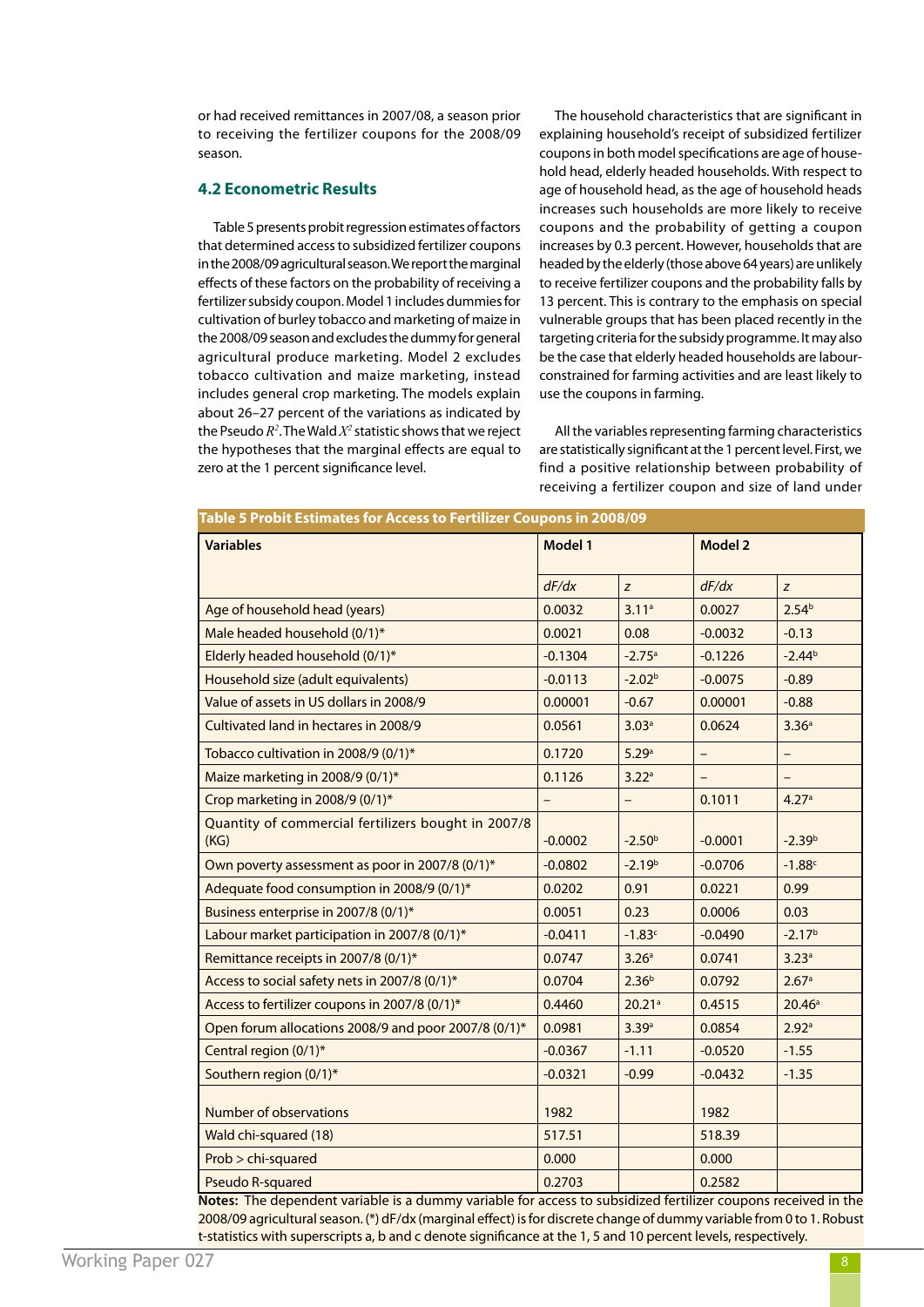cultivation in both models. The results show that a unit increase in land increases the probability of receiving a coupon by 6 percent. The positive relationship is expected since land is one of the main criteria for targeting smallholder farmers. This finding is similar to the results in the 2006/07 study, in which a household with at least 3 hectares of land was 14 percent more likely to receive subsidized fertilizer (SOAS et al. 2008). Secondly, cultivation of tobacco, maize marketing and general produce marketing all increase the probability of receiving fertilizer coupons. Being a smallholder tobacco farmer increases the probability of receiving a fertilizer coupon by as much as 17 percent while those that produce a marketable maize surplus increase the probability of receiving the fertilizer coupons by 11 percent. Similarly, farmers that engage in commercial agriculture – those that sold some crops – are more likely to receive fertilizer coupons and increase the probability of receiving coupons by 10 percent. This implies that fertilizer coupons are likely to go to those smallholder farmers that earn cash incomes from agriculture with the potential to purchase fertilizers at prevailing market prices. Thirdly, we find that households that bought commercial fertilizers in the previous season are less likely to be allocated subsidized fertilizer coupons, and purchase of commercial fertilizers leads to a marginal 0.02 percent reduction in the probability. However, the marginal effect shows that the targeting is not good at excluding those who can afford commercial purchases.

Among the two poverty indicators, only the marginal effects of own assessment of poverty in 2007/08 is statistically significant at the 5 percent level in model 1 and 10 percent level of significance in model 2. The negative relationship between poverty and receipt of coupons shows that households that view themselves as poor are less likely to receive coupons. Poverty reduces the probability of receiving coupons by 8 percent. In the first two years of the subsidy, evidence of cash for coupon redemption was a pre-condition in some communities for households to receive fertilizer coupons (ICL et al. 2007 and SOAS et al. 2008). SOAS et al. (2008) find similar results on the effect of own poverty evaluation on the likelihood of receiving fertilizers, with wealthier households receiving more coupons than the poor households.

Four of the seven other control variables are important determinant of access to fertilizer vouchers. First, we find that participation in the labour market either through salaried or *ganyu* employment in the 2007/08 season reduced the household's chances of receiving coupons in the 2008/09 season<sup>9</sup> The marginal effects of labour market participation are statistically significant at 10 percent and 5 percent level in model 1 and 2, respectively. Labour market participation in the previous season reduces the probability of receiving fertilizer coupons by about 5 percent. This implies that those in salaried employment are excluded as they are capable of purchasing fertilizers at commercial prices and those in *ganyu* employment maybe those households that do not have adequate land and use their labour resource in *ganyu* labour. Nonetheless, *ganyu* labour is the second most important source of cash for redeeming the coupons (SOAS et al. 2008 and Dorward et al. 2010). Secondly, there is a statistically significant positive relationship between remittances and probability of receiving coupons. Receipt of remittances in the previous season increases the probability of receiving coupons by 7.4 percent. Remittances are one of the sources of cash for redemption of coupons and purchase of farm inputs in the rural areas.

Thirdly, we find access to other social safety nets in the previous season to be positively associated with receipt of fertilizer coupons in the 2008/09 season. Participation in safety nets increases the probability of receipt of coupons by about 8 percent. This implies that participants in other social safety nets are not excluded from the fertilizer vouchers, and if safety nets are well targeted then they provide additional information about the vulnerable households in the communities. Some of the social safety nets such as cash-for-work or public works programmes if well coordinated can ease the cash constraint of vulnerable households and enable them to redeem the fertilizer coupons. Fourthly, the results suggest that households that benefited from the subsidy in the previous season were more likely to receive the coupons in the next season. The probability of receiving fertilizer coupons increases by 45 percent for households targeted in the previous season. Finally, it is interesting to note how important open forums for allocating coupons are for poor households. Dorward et al. (2010) and Chinsinga (2009) note that open meetings were used widely in allocation and distribution of coupons in the 2008/09 programme, particularly in the base allocation. Open forums for allocating coupons increase the chance of targeting those that ranked themselves in the poor category by about 10 percent. This suggests that community-based targeting may be superior to allocations that involve traditional leaders and committees as was previously the case in the 2005/06 up to the 2007/08 season.

We present tobit regression estimates of the factors associated with the quantity of subsidized fertilizers acquired by the households in 2008/09 season in Table 6. Although the explanatory power is low, the F-statistics suggest that we reject the null hypothesis that all the parameter estimates are equal to zero. In this model, household characteristics perform poorly, with only age of the household head being statistically significant at the 10 percent level in Model 1. In terms of farming characteristics, we find evidence of the positive relationship between quantity of subsidized fertilizers and land size, tobacco cultivation, maize marketing and general crop marketing, but no evidence of a significant relationship between subsidized fertilizers and commercial fertilizers. The coefficient of cultivated land is statistically significant at the 1 percent level in both models. A unit increase in hectares increases acquisition of subsidized fertilizers by about 13 kilograms. The coefficient of tobacco cultivation is also statistically significant at the 1 percent level, and cultivation of tobacco raises the amount of subsidized fertilizers by 28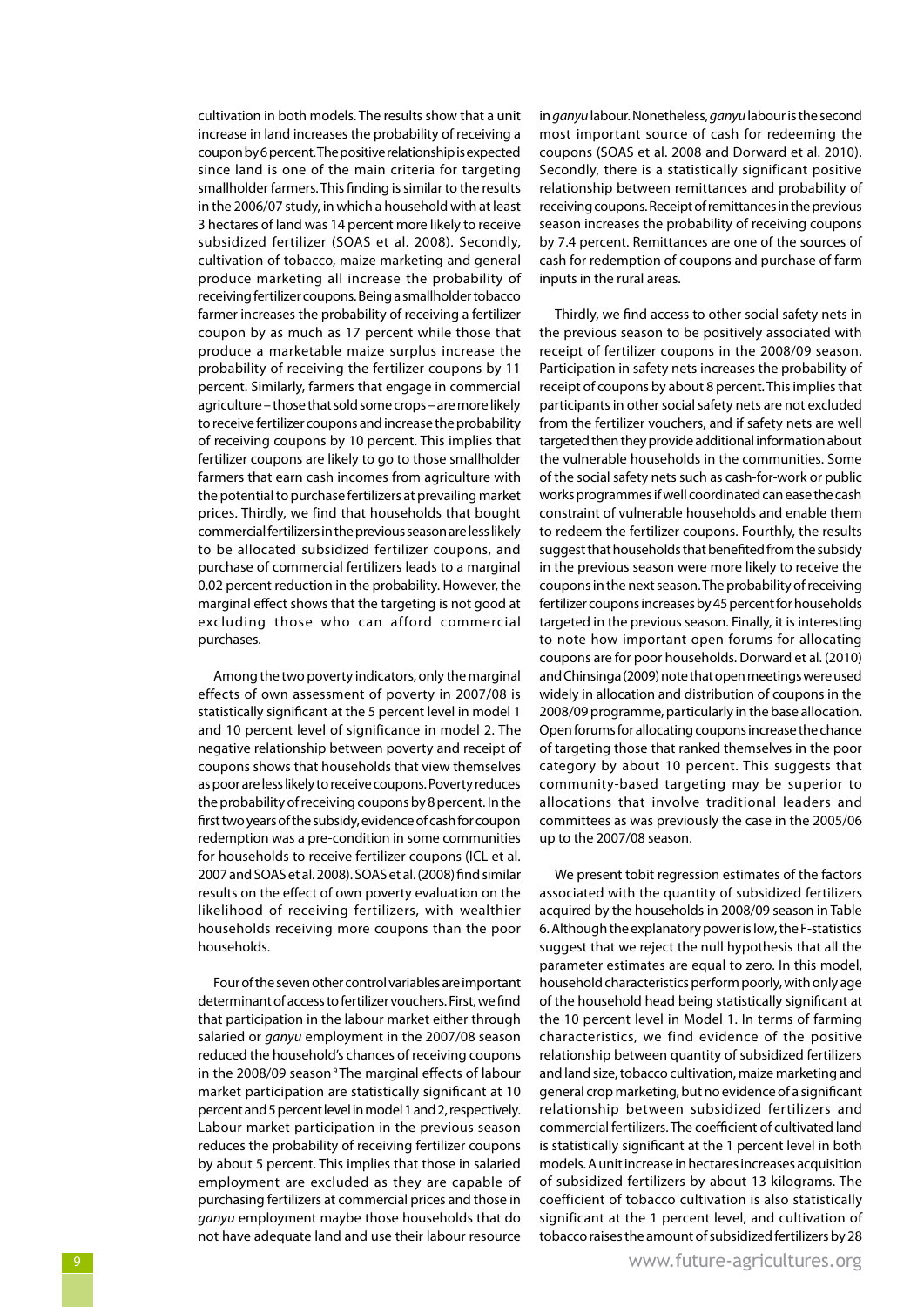| Table 6 Tobit Estimates for Access to Subsidized Fertilizers in 2008/09 |                |                      |                   |                          |  |  |
|-------------------------------------------------------------------------|----------------|----------------------|-------------------|--------------------------|--|--|
| <b>Variables</b>                                                        | <b>Model 1</b> |                      | <b>Model 2</b>    |                          |  |  |
|                                                                         | coeff.         | z                    | coeff.            | z                        |  |  |
| Age of household head (years)                                           | 0.227          | 1.69 <sup>c</sup>    | 0.118             | 0.84                     |  |  |
| Male headed household (0/1)                                             | 1.698          | 0.49                 | 0.921             | 0.26                     |  |  |
| Elderly headed household (0/1)                                          | $-7.940$       | $-1.49$              | $-4.926$          | $-0.85$                  |  |  |
| Household size (adult equivalents)                                      | $-1.172$       | $-1.62$              | 0.165             | 0.16                     |  |  |
| Value of assets in US dollars in 2008/9                                 | $-0.004$       | $-1.09$              | $-0.004$          | $-1.29$                  |  |  |
| Cultivated land in hectares in 2008/9                                   | 12.947         | 4.75 <sup>a</sup>    | 13.679            | 5.15 <sup>a</sup>        |  |  |
| Tobacco cultivation in 2008/9 (0/1)                                     | 27.639         | 7.21 <sup>a</sup>    |                   | $\overline{\phantom{0}}$ |  |  |
| Maize marketing in 2008/9 (0/1)                                         | 15.934         | 3.22 <sup>a</sup>    | $\qquad \qquad -$ | —                        |  |  |
| Crop marketing in 2008/9 (0/1)                                          | $\equiv$       | $\qquad \qquad -$    | 17.277            | 5.45 <sup>a</sup>        |  |  |
| Quantity of commercial fertilizers bought in 2007/8<br>(KG)             | $-0.014$       | $-1.28$              | $-0.010$          | $-1.00$                  |  |  |
| Own poverty assessment as poor in 2007/8 (0/1)                          | $-15.299$      | $-2.62$ <sup>a</sup> | $-13.819$         | $-2.37b$                 |  |  |
| Adequate food consumption in 2008/9 (0/1)                               | 6.501          | 2.23 <sup>b</sup>    | 6.179             | $2.10^{b}$               |  |  |
| Business enterprise in 2007/8 (0/1)                                     | 0.432          | 0.15                 | $-0.389$          | $-0.13$                  |  |  |
| Labour market participation in 2007/8 (0/1)                             | $-8.217$       | $-2.85$ <sup>a</sup> | $-9.297$          | $-3.20a$                 |  |  |
| Remittance receipts in 2007/8 (0/1)                                     | 5.049          | 1.63                 | 4.486             | 1.44                     |  |  |
| Access to social safety nets in 2007/8 (0/1)                            | 4.666          | 1.40                 | 5.906             | 1.79 <sup>c</sup>        |  |  |
| Access to fertilizer coupons in 2007/8 (0/1)                            | 56.109         | 15.82a               | 57.306            | 16.19c                   |  |  |
| Open forum allocations 2008/9 and poor 2007/8 (0/1)                     | 13.167         | 3.36 <sup>a</sup>    | 11.489            | 2.89a                    |  |  |
| Central region (0/1)                                                    | $-24.973$      | $-6.35$ <sup>a</sup> | $-28.354$         | $-6.97a$                 |  |  |
| Southern region (0/1)                                                   | $-18.023$      | $-4.51a$             | $-20.761$         | $-5.20a$                 |  |  |
| Constant                                                                | 3.257          | 0.35                 | 4.675             | 0.50                     |  |  |
| Number of observations                                                  | 1982           |                      | 1982              |                          |  |  |
| F (18, 1963)                                                            | 27             |                      | 26.3              |                          |  |  |
| Prob > F                                                                | 0.000          |                      | 0.000             |                          |  |  |
| Pseudo R-squared                                                        | 0.0406         |                      | 0.0388            |                          |  |  |

**Table 6 Tobit Estimates for Access to Subsidized Fertilizers in 2008/09**

**Notes:** The dependent variable is quantity of subsidized fertilizer acquired in the 2008/09 agricultural season. Robust t-statistics with superscripts a, b and c denotes significance at the 1, 5 and 10 percent levels, respectively.

kilograms. This implies that on average tobacco farmers received more fertilizers than non-tobacco farmers. Although the policy is one package per household, it appears that tobacco farmers may also have received subsidized fertilizers for maize. Similar to the probit results, households that sold some maize or those that participated in general agricultural produce marketing tended to have acquired more subsidized fertilizers, with the coefficients being statistically significant at the 1 percent level. We find no statistically significant relationship between quantity of commercial fertilizers and the amount of subsidized fertilizers, suggesting that the programme also targets households that can afford commercial fertilizers leading to displacement of commercial sales.

There is a significant negative relationship between poverty and the quantity of subsidized fertilizers received by the households. Households that rank themselves in the poor category are likely to receive about 15 kilograms less than households in the non-poor category. There is a tendency for the subsidized fertilizers to reach the better-off farmers. This result is reinforced by the significant positive relationship between adequacy in food consumption and amount of subsidized fertilizers. Households that are food secure tend to receive 7 kilograms more subsidized fertilizers than food insecure households.

The coefficient of participation in the labour market is negative and statistically significant at the 1 percent level in both models. The results show that households that had some employment received about 9 kilograms less of subsidized fertilizers than households that did not participate in the labour market. Hence, the targeting generally tends to exclude those that are wage earners. Remittances and business enterprise do not seem to influence the amount of subsidized fertilizers received by the household, while access to social safety nets weakly influences the amount of subsidized fertilizers. The impact of access to subsidized fertilizer in the previous season on the amount of subsidized fertilizer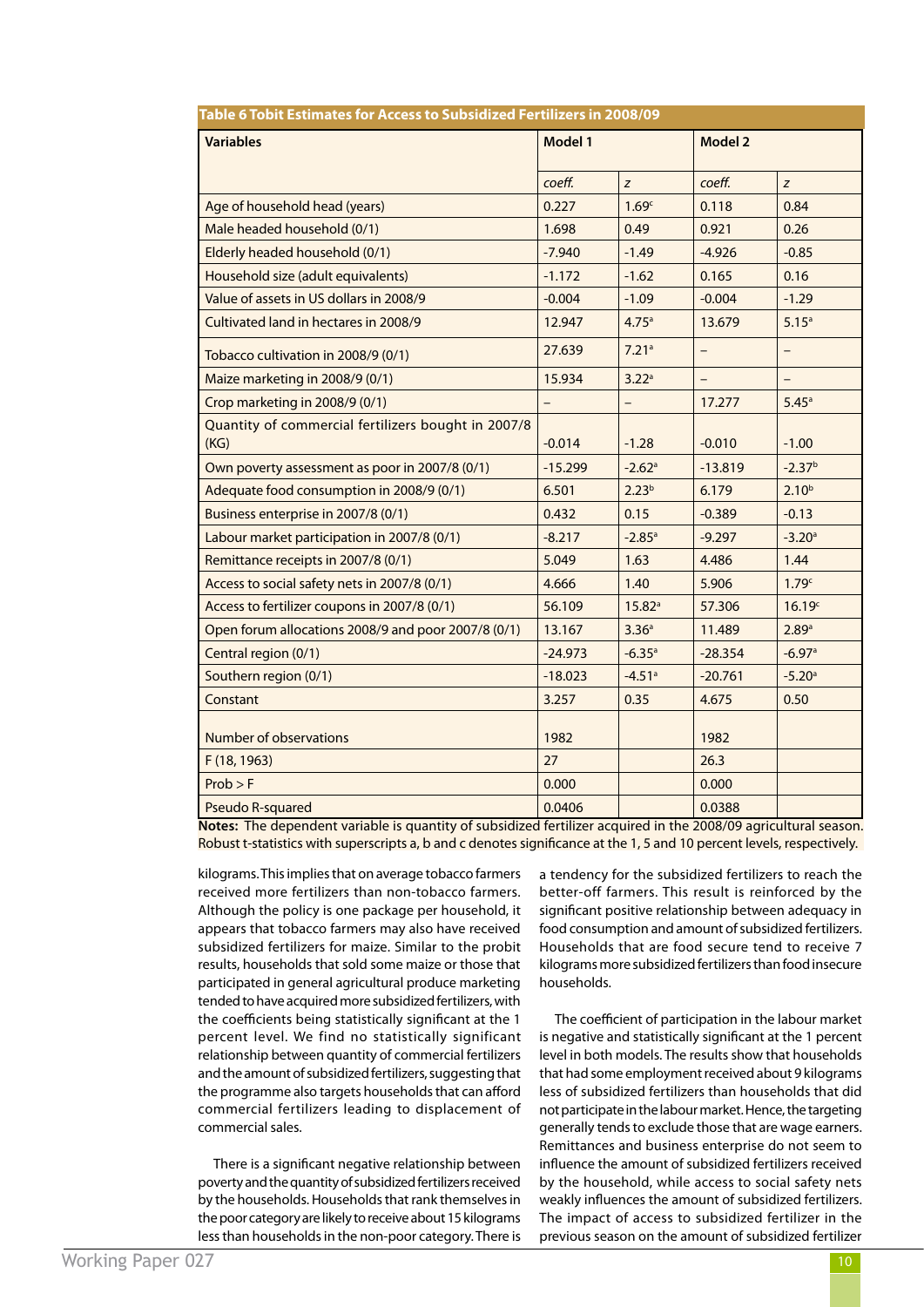in the 2008/09 season is statistically significant at the 1 percent level in both models. Households that are successively receiving subsidized fertilizers receive 56 kilograms (just more than a 50 kg bag) more that households that only received fertilizers in the 2008/09 season. Transparency in coupon allocation also tends to favour the poor with the coefficient of the interaction of open forum and poverty being positive and statistically significant at the 1 percent level. We also find that the central and southern regions also tend to receive about 28 kilograms and 20 kilograms per household less than the northern region.

# 5. Conclusions

The paper set out to investigate factors that facilitate access to subsidized fertilizer coupons in Malawi. Since 2005/06 season, the Malawi Government has been implementing an agricultural input subsidy programme targeting smallholder farmers in order to improve productivity and food security. As a productivity enhancing programme, the input subsidy programme also plays a social protection role among the poor and vulnerable household by making food accessible and available, and directly by targeting vulnerable groups. The agricultural input subsidy programme targets smallholder farmers who are resource-poor but own a piece of land. The targeting criteria also recognizes special vulnerable groups as targets such as guardians looking after physically challenged persons, childheaded, female-headed and orphan-headed households and households infected or affected with HIV and AIDS. There are contradictions in the targeting criteria in reaching out to vulnerable groups. Nonetheless, the targeting criteria remain wide and there are variations in the use of the targeting guidelines in different communities particularly since the number of needy households tends to be much larger than the available number of fertilizer coupons.

The main focus of the subsidy is on fertilizers for maize production and improved maize seed varieties, although over the years there has been inclusion of cash crops such as tobacco, tea, coffee and cotton. The fertilizer subsidy benefited 1.5 million maize farmers and 0.2 million tobacco farmers in the 2008/09 agricultural season; more than half of the estimated number of farming households. The fertilizer coupons were allocated based on an updated register of farmers, and for most households the identification of beneficiary households and subsequent allocation of coupons were done in an open meeting.

Since the target group for the fertilizer subsidy programme includes the poor and vulnerable groups, apart from productivity enhancement, the subsidy may also provide social protection to vulnerable groups. Several findings emerge from the study with implications on targeting of the input subsidy programme. First, the study finds that although the poor and vulnerable households are also allocated subsidized fertilizer coupons, they are less likely and receive less than the better off smallholder farmers that have larger parcels of land and wealthier. Elderly-headed households and the poor are less likely to access subsidized fertilizer coupons while households with larger parcels of land and those that market part of their produce are more likely to receive subsidized fertilizer coupons. The programme, however, succeeds in excluding households that earn incomes from the labour market, particularly those that earn income from non-*ganyu* labour. There is a weak relationship between access to coupons and quantity of fertilizers from commercial purchases, implying that the problems of targeting result in some displacement of commercial sales of fertilizers.

Secondly, participation in other social safety nets in the past does not exclude households from the input subsidy programme. The beneficiaries of other social safety nets are more likely to access subsidized fertilizer coupons, hence there are complementarities among social safety nets. Some of the social safety nets that target the poor and vulnerable households, such as cashfor-work or public works programmes, ease the cash constraint of vulnerable households and enable them to redeem the fertilizer coupons. In addition, if other social safety nets are well targeted at the vulnerable groups, it implies that participation in such programmes provide additional information on vulnerability in targeting the input subsidy programme. Finally, openness in the implementation of the input subsidy programme is pro-poor. The introduction of the open forums in the allocation of subsidized fertilizer coupons tends to raise the likelihood of the poor, who are generally marginalized, to access subsidized fertilizer coupons and to acquire more subsidized fertilizers than when the process is not transparent.

The results therefore suggest that for the subsidy programme to effectively perform its direct social protection role there is a need to review the targeting criteria so that they recognize the vulnerable groups as the main target group provided such households have cultivatable land. For instance, using a point system on the existing criteria has the potential to increase access to subsidized fertilizers to the vulnerable groups. While possession of land should be the basic condition for access to fertilizer coupons, households should gain additional targeting points if they also qualify as vulnerable households as defined by the existing criteria. For instance, an elderly female-headed household would get two additional targeting points while an elderly male-headed household would only get one additional targeting point. Households with land and high targeting points should be prioritized in the allocation of coupons using an open forum held in the community. Furthermore, there is also a need to enhance the complementarity of the input subsidy programme and cash-for-work programmes through increased coordination, particularly to enable vulnerable groups to access cash for the redemption of subsidized fertilizer coupons.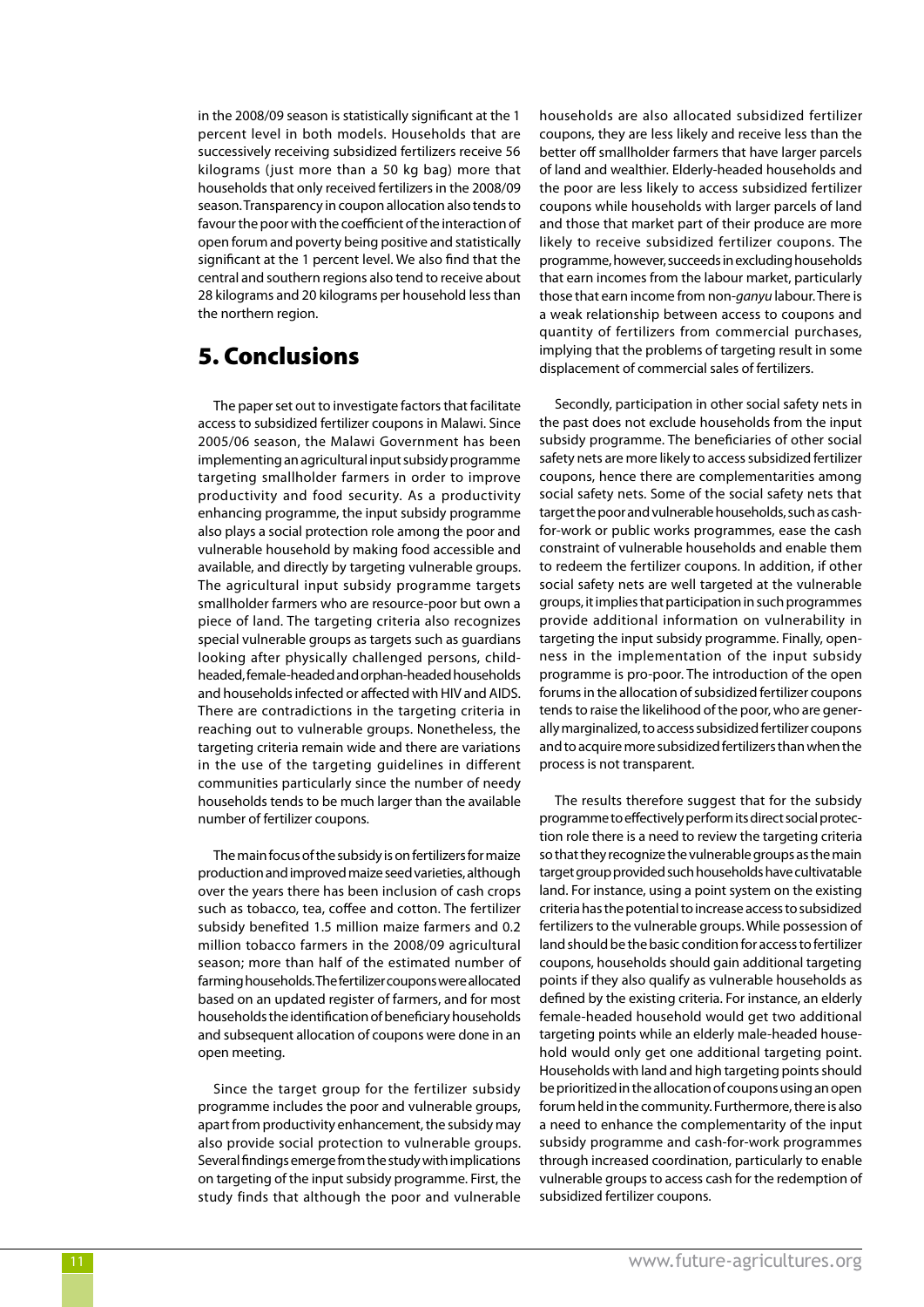#### **End Notes**

- This paper is an output of the Future Agricultures Consortium (FAC) in the thematic area of Agricultural Growth and Social Protection. The usual disclaimer applies.
- † Professor of Economics, Wadonda Consult, PO Box 669, Zomba,
- Malawi. Email: echirwa@yahoo.com. †† Program Analyst, UNDP Lilongwe, Malawi and
- ††† Professor of Development Economics, Centre for Development, Environment and Policy (CeDEP), School of Oriental and African Studies (SOAS), University of London.
- Dorward et al. (2009) discuss these in the context of post-Independence agricultural policies in Malawi.<br>This section draws on Dorward and Chirwa (2009) and Dorward
- et al. (2010).
- <sup>3</sup> The inclusion of cash crops such as coffee and tea was more politically motivated; 2009 being an election year smallholder tea and coffee farmers lobbied during the year to benefit from the subsidy programme on grounds of the substantial increase in the cost of fertilizers (Dorward et al. 2010).
- These errors are also known as E-mistakes (excessive coverage) and F-mistakes (failure to reach intended beneficiaries), respectively (Cornia and Stewart 1995). See Coady and Skoufias (2001) for alternative interpretations.
- There are several factors that lead to farmers' inability to redeem the vouchers including lack of money to redeem the coupons, unavailability of inputs, availability of inappropriate types of fertilizers and late distribution of vouchers particularly supplementary allocations (SOAS et al. 2008). However, only 1.2 percent of households in the sample were unable to redeem their fertilizer coupons.
- The models are similar to those used in SOAS et al. (2008). However, the major departure in this paper is that we use mostly variables derived from the previous season (2007/07) to predict receipt of fertilizer vouchers in the current season (2008/09).
- The self-assessment of poverty involves the households' perception of their own poverty using a six step ladder ranging from 1 (very poor) to 6 (very rich). The poor are those with the ladder values from 1 to 3.
- These social safety nets include free food distribution, food or cash for work programmes, targeted nutrition programmes, supplementary feeding programmes and direct cash transfers implemented by government and non-governmental organisations.
- 9 We also estimated the models with *ganyu* employment in 2007/08 instead of participation in the labour market in general. Although, the marginal effect remained negative, the coefficient was statistically insignificant. This suggests that the labour market participation and access to subsidy coupons is more driven by non-*ganyu* labour participation.

#### **References**

Chinsinga, B. (2009) 'Participation of Civil Society in the Monitoring of the Agricultural Input Subsidy Programme (AISP)', report presented to the Consortium of FUM, CISANET and MEJN. Lilongwe, Malawi: FUM, CISANET and MEJN.

Coady, D. and Skoufias, E. (2001) On the Targeting and Redistributive Efficiencies of Alternative Transfer Instruments. FCND Discussion Paper 100, Washington, D.C., USA: International Food Policy Research Institute.

Coady, D., Grosh, M. and Hoddinott, J. (2002) Targeting Outcomes Redux. FCND Discussion Paper 144, Washington, D.C., USA: International Food Policy Research Institute.

Cornia, G. A. and Stewart, F. (1995) 'Food Subsidies: Two Errors of Targeting', in Stewart, F. (ed), Adjustment and Poverty: Options and Choices, London and New York: Routledge.

Dorward, A. and Chirwa, E. (2009) 'The Agricultural Input Subsidy Programme 2005 to 2008: Achievements and Challenges', paper presented to the Government of Malawi and DFID, Lilongwe, Malawi: Malawi Government and DFID (Malawi).

Dorward, A., Chirwa, E. and Slater, R. (2010) 'Evaluation of the 2008/09 Agricultural Input Subsidy Programme, Malawi: Report on Programme Implementation', report presented to the Government of Malawi and DFID, Lilongwe, Malawi: Malawi Government and DFID (Malawi).

Dorward, A., Guenther, B. and Sabates-Wheeler, R. (2009) Agriculture and Social Protection in Malawi. FAC Working Paper No. SP02, Brighton, UK: Future Agricultures Consortium.

Dorward, A., Sabates-Wheeler, R., MacAuslan, I., Buckley, C. P., Kydd, J. and Chirwa, E. (2006) Promoting Agriculture for Social Protection or Social Protection for Agriculture: Strategic Policy and Research Issues. FAC Discussion Paper, Brighton, UK: Future Agricultures Consortium.

GOM (2008a) 'The 2007/2008 Inputs Subsidy Programme Review Report', Lilongwe, Malawi: Ministry of Agriculture and Food Security, Government of Malawi.

GOM (2008b) 'The 2008/2009 Farm Inputs Subsidy Programme: Implementation Guidelines', Lilongwe, Malawi: Ministry of Agriculture and Food Security, Government of Malawi.

GOM and World Bank (2007) Malawi – Poverty and Vulnerability Assessment: Investing in Our Future, Washington, D.C., USA: The World Bank and Government of Malawi.

ICL (Imperial College of London), Wadonda Consult, Michigan State University and Overseas Development Institute (2007) 'Evaluation of the 2006/7 Agricultural Input Supply Programme, Malawi', report presented to the Government of Malawi and DFID, Lilongwe, Malawi: Malawi Government and DFID (Malawi).

Morley, S. and Coady, D. (2003) From Social Assistance to Social Development: Targeted Education Subsidies in Developing Countries. Washington, D.C., USA: Center for Global Development and International Food Policy Research Institute.

SOAS (School of Oriental and African Studies), Wadonda Consult, Michigan State University and Overseas Development Institute (2008) 'Evaluation of the 2006/7 Agricultural Input Supply Programme, Malawi', report presented to the Government of Malawi and DFID, Lilongwe, Malawi: Malawi Government and DFID (Malawi).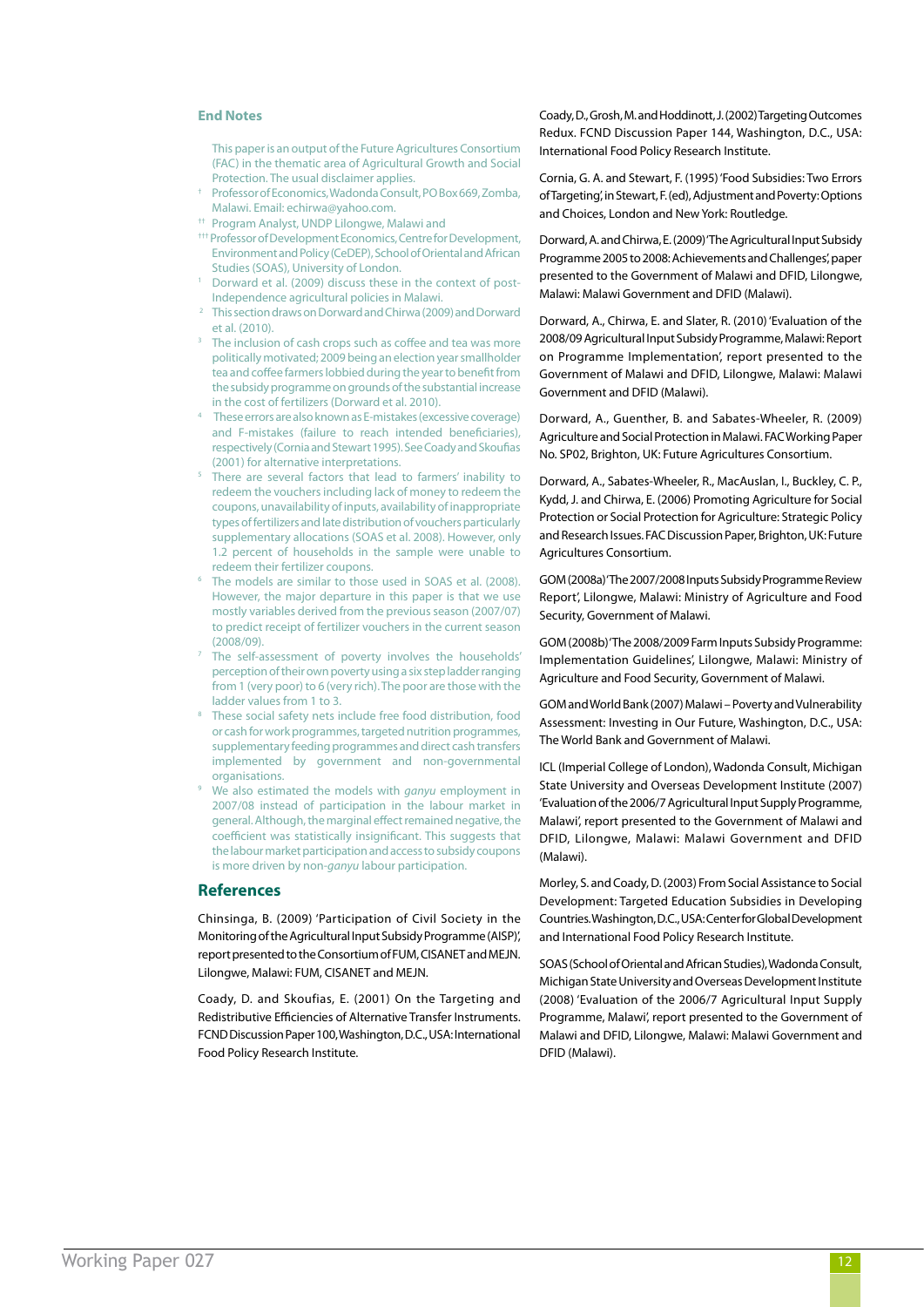## **Acknowledgements**

We acknowledge the inspiration and guidance given by Ian Scoones and John Thompson who are the coordinators of the Science, Technology and Innovation (STI) theme under which this was pilot study conducted. We also acknowledge the FAC Growth and Social Protection theme coordinator Stephen Devereux who reviewed this paper. We are grateful to Ollie Burch for administrative support and Liz Adams and Rob Tripp for their useful comments and suggestions on the draft paper.